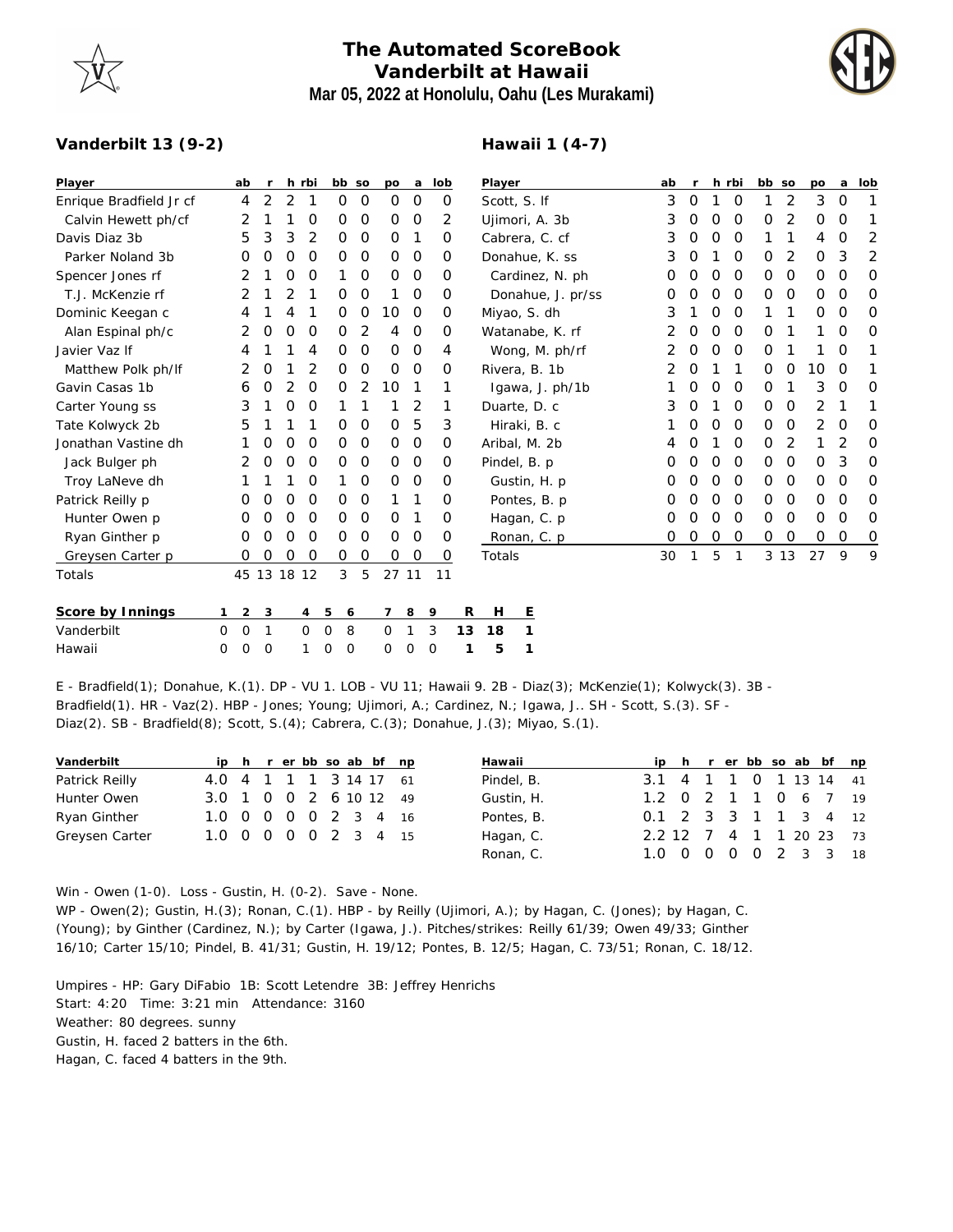



| Score by Innings |  |  |  | 1 2 3 4 5 6 7 8 9 R H E   |  |  |  |
|------------------|--|--|--|---------------------------|--|--|--|
| Vanderbilt       |  |  |  | 0 0 1 0 0 8 0 1 3 13 18 1 |  |  |  |
| Hawaii           |  |  |  | 0 0 0 1 0 0 0 0 0 1 5 1   |  |  |  |

Vanderbilt starters: 51/cf Bradfield; 11/3b Diaz; 34/rf Jones; 12/c Keegan; 2/lf Vaz; 39/1b Casas; 9/ss Young; 6/2b Kolwyck; 13/dh Vastine; 88/p Reilly;

Hawaii starters: 1/lf Scott, S.; 5/3b Ujimori, A.; 21/cf Cabrera, C.; 6/ss Donahue, K.; 9/dh Miyao, S.; 28/rf Watanabe, K.; 27/1b Rivera, B.; 8/c Duarte, D.; 4/2b Aribal, M.; 42/p Pindel, B.;

Vanderbilt 1st - Bradfield grounded out to 1b unassisted (0-2 FK). Diaz singled to center field (0-0). Jones grounded out to 1b unassisted (3-2 KBBFB); Diaz advanced to second. Keegan singled to left field (0-1 K). Vaz flied out to lf (1-1 KB). 0 runs, 2 hits, 0 errors, 2 LOB.

Hawaii 1st - Scott, S. struck out swinging (0-2 KFK). Ujimori, A. grounded out to 3b (0-1 K). Cabrera, C. out at first 1b to p (2-1 BFB). 0 runs, 0 hits, 0 errors, 0 LOB.

Vanderbilt 2nd - Casas grounded out to ss (1-2 KKBF). Young struck out swinging (1-2 BKKK). Kolwyck grounded out to p (0-2 KK). 0 runs, 0 hits, 0 errors, 0 LOB.

Hawaii 2nd - Donahue, K. singled, bunt (2-1 BKB). Miyao, S. grounded out to 1b unassisted (2-2 KBFB); Donahue, K. advanced to second. Watanabe, K. out on batter's interference (0-2 KK). Rivera, B. grounded out to ss (2-2 BKKB). 0 runs, 1 hit, 0 errors, 1 LOB.

Vanderbilt 3rd - Vastine grounded out to p (2-1 FBB). Bradfield tripled to right center (0-0). Diaz flied out to cf, SF, RBI (1-0 B); Bradfield scored. Jones grounded out to p (0-0). 1 run, 1 hit, 0 errors, 0 LOB.

Hawaii 3rd - Duarte, D. singled to center field (3-2 KBFBB). Aribal, M. singled through the left side (0-0); Duarte, D. advanced to second. Scott, S. grounded out to p, SAC (1-0 B); Aribal, M. advanced to second; Duarte, D. advanced to third. Ujimori, A. hit by pitch (0-0). Cabrera, C. grounded into double play 2b to ss to 1b (1-0 B); Ujimori, A. out on the play. 0 runs, 2 hits, 0 errors, 2 LOB.

Vanderbilt 4th - Keegan singled to center field (1-2 FFB). Vaz flied out to rf (0-1 F); Keegan advanced to second. Gustin, H. to p for Pindel, B.. Casas flied out to cf (0-1 K); Keegan advanced to third. Young grounded out to 2b (0-1 K). 0 runs, 1 hit, 0 errors, 1 LOB.

Hawaii 4th - Donahue, K. struck out swinging (1-2 FKBS). Miyao, S. walked (3-2 BFBKBB). Miyao, S. stole second. Watanabe, K. struck out swinging (3-2 KKBFBBS). Rivera, B. singled to center field, advanced to second on a throwing error by cf, RBI (0-0); Miyao, S. scored. Duarte, D. grounded out to 2b (1-2 KFB). 1 run, 1 hit, 1 error, 1 LOB.

Vanderbilt 5th - Kolwyck popped up to 2b (1-0 B). Bulger pinch hit for Vastine. Bulger grounded out to ss (0-0). Bradfield flied out to lf (2-1 BKB). 0 runs, 0 hits, 0 errors, 0 LOB.

Hawaii 5th - Owen to p for Reilly. Aribal, M. struck out looking (0-2 FKFFS). Scott, S. walked (3-0 BBBB). Ujimori, A. struck out looking (0-2 KFK); Scott, S. stole second. Scott, S. advanced to third on a wild pitch. Cabrera, C. intentionally walked (2-0 BB). Cabrera, C.

 stole second. Donahue, K. struck out swinging (3-2 BKKBBS). 0 runs, 0 hits, 0 errors, 2 LOB.

Vanderbilt 6th - Diaz reached on an error by ss (0-1 K). Diaz advanced to second on a wild pitch. Jones walked (3-1 BKBBB). Pontes, B. to p for Gustin, H.. Keegan singled through the left side (0-0); Jones advanced to second; Diaz advanced to third. Vaz homered, 4 RBI (0-0); Keegan scored; Jones scored; Diaz scored, unearned. Casas struck out swinging, out at first c to 1b (3-2 BBKKBK). Young walked (3-0 BBBB). Hagan, C. to p for Pontes, B.. Kolwyck doubled down the lf line, RBI (1-0 B); Young scored. Bulger grounded out to ss (1-2 KBK); Kolwyck advanced to third. Bradfield singled to right field, RBI (0-0); Kolwyck scored, unearned. Bradfield stole second. Diaz doubled down the lf line, RBI (2-2 BBKK); Bradfield scored, unearned. Jones hit by pitch (0-1 K). Keegan singled to center field, RBI (2-2 BBKFFFF); Jones advanced to second; Diaz scored, unearned. Vaz flied out to cf (2-2 BKBK). 8 runs, 6 hits, 1 error, 2 LOB.

Hawaii 6th - Miyao, S. grounded out to p (0-2 KK). Wong, M. pinch hit for Watanabe, K.. Wong, M. struck out swinging (1-2 FBFS). Igawa, J. pinch hit for Rivera, B.. Igawa, J. struck out swinging (3-2 KFBBBFFS). 0 runs, 0 hits, 0 errors, 0 LOB.

Vanderbilt 7th - Wong, M. to rf. Igawa, J. to 1b. Casas singled to center field (0-0). Young flied out to rf (0-0). Kolwyck popped up to 1b (0-1 K). LaNeve to dh for Bulger. LaNeve singled to right field (0-0); Casas advanced to second. Hewett pinch hit for Bradfield. Hewett popped up to 1b (1-1 BF). 0 runs, 2 hits, 0 errors, 2 LOB.

Hawaii 7th - Hewett to cf. McKenzie to rf for Jones. Duarte, D. fouled out to rf (3-2 BBBKK). Aribal, M. grounded out to 2b (0-0). Scott, S. singled up the middle (0-0). Ujimori, A. struck out swinging (0-2 FKS). 0 runs, 1 hit, 0 errors, 1 LOB.

Vanderbilt 8th - Diaz grounded out to 2b (0-2 FK). McKenzie doubled to center field (1-1 KB). Espinal pinch hit for Keegan. Espinal struck out swinging (1-2 FKBS). Polk pinch hit for Vaz. Polk singled to right field, RBI (1-0 B); McKenzie scored. Casas singled down the lf line (1-1 FB); Polk advanced to third. Young hit by pitch (2-2 BBKK); Casas advanced to second. Kolwyck flied out to lf (0-0). 1 run, 3 hits, 0 errors, 3 LOB.

Hawaii 8th - Espinal to c. Polk to lf. Ginther to p for Owen. Cabrera, C. struck out swinging (3-2 BBKKBS). Cardinez, N. pinch hit for Donahue, K.. Cardinez, N. hit by pitch (1-2 KBF). Donahue, J. pinch ran for Cardinez, N.. Miyao, S. struck out swinging (2-2 BBKFK); Donahue, J. stole second. Wong, M. grounded out to 2b (0-0). 0 runs, 0 hits, 0 errors, 1 LOB.

Vanderbilt 9th - Donahue, J. to ss. LaNeve walked (3-2 BKBKBB). Hewett singled to left field (2-2 KBFB); LaNeve advanced to second. Hiraki, B. to c for Duarte, D.. Diaz singled to center field (0-0); Hewett advanced to second; LaNeve advanced to third. McKenzie singled to right field, RBI (1-2 BKF); Diaz advanced to second; Hewett advanced to third; LaNeve scored. Ronan, C. to p for Hagan, C.. Espinal struck out looking (3-2 BBBKKK). McKenzie advanced to second; Diaz advanced to third; Hewett scored on a wild pitch. Polk flied out to cf, RBI (2-2 BBKF); Diaz scored. Casas struck out